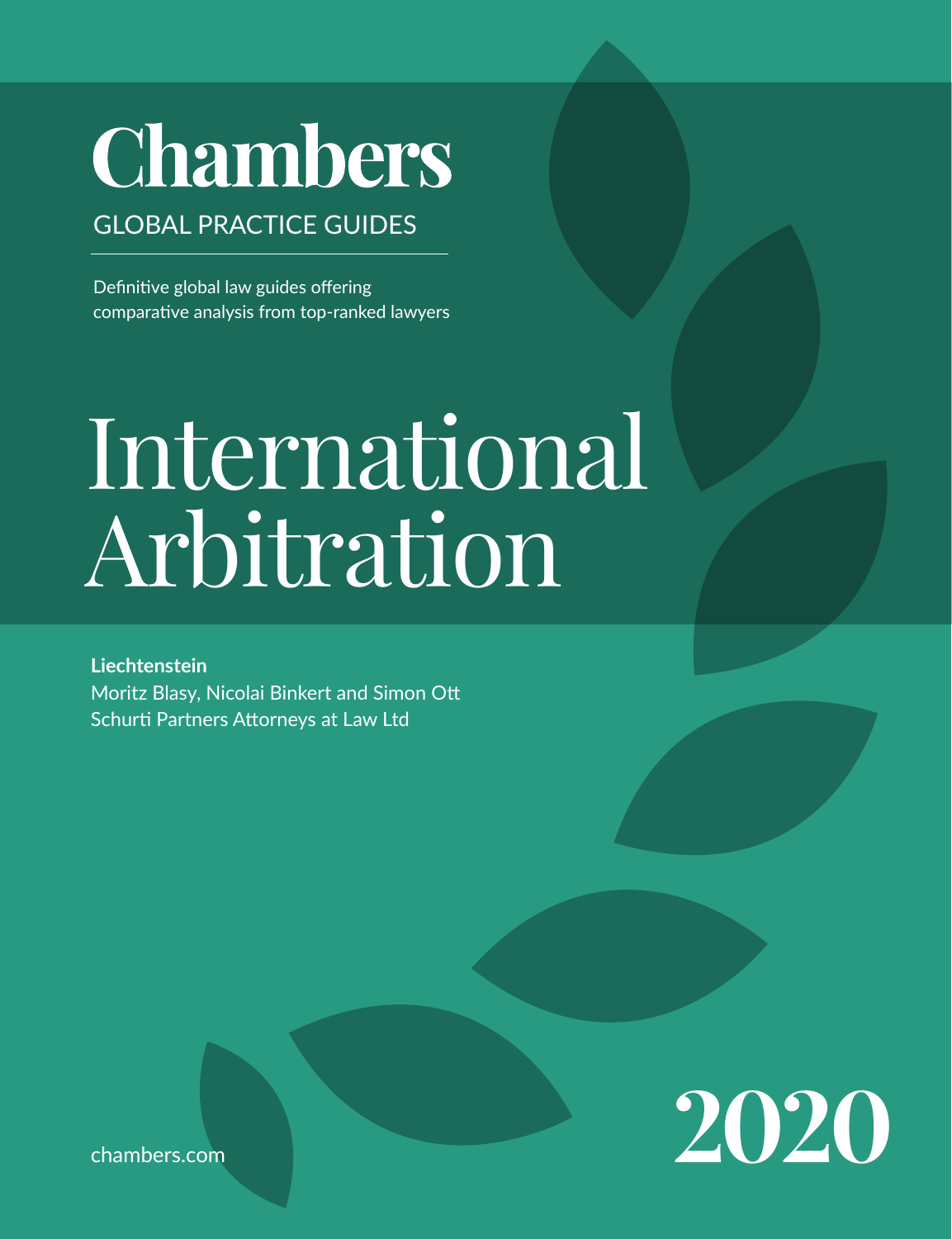## LIECHTENSTEIN

## Law and Practice

*Contributed by: Moritz Blasy, Nicolai Binkert and Simon Ott Schurti Partners Attorneys at Law Lt[d see p.13](#page-12-0)*



## **Contents**

| 1. General |                                                                | p.3 |
|------------|----------------------------------------------------------------|-----|
| 1.1        | Prevalence of Arbitration                                      | p.3 |
| 1.2        | Trends                                                         | p.3 |
| 1.3        | Key Industries                                                 | p.3 |
| 1.4        | Arbitral Institutions                                          | p.3 |
|            | 2. Governing Legislation                                       | p.4 |
| 2.1        | Governing Law                                                  | p.4 |
| 2.2        | Changes to National Law                                        | p.4 |
|            | 3. The Arbitration Agreement                                   | p.4 |
| 3.1        | Enforceability                                                 | p.4 |
| 3.2        | Arbitrability                                                  | p.4 |
| 3.3        | National Courts' Approach                                      | p.4 |
| 3.4        | Validity                                                       | p.5 |
|            | 4. The Arbitral Tribunal                                       | p.5 |
| 4.1        | Limits on Selection                                            | p.5 |
| 4.2        | Default Procedures                                             | p.5 |
| 4.3        | Court Intervention                                             | p.5 |
| 4.4        | Challenge and Removal of Arbitrators                           | p.5 |
| 4.5        | <b>Arbitrator Requirements</b>                                 | p.6 |
|            | 5. Jurisdiction                                                | p.6 |
| 5.1        | Matters Excluded from Arbitration                              | p.6 |
| 5.2        | Challenges to Jurisdiction                                     | p.6 |
| 5.3        | Circumstances for Court Intervention                           | p.6 |
| 5.4        | Timing of Challenge                                            | p.6 |
| 5.5        | Standard of Judicial Review for Jurisdiction/<br>Admissibility | p.7 |
| 5.6        | Breach of Arbitration Agreement                                | p.7 |
| 5.7        | <b>Third Parties</b>                                           | p.7 |
|            | 6. Preliminary and Interim Relief                              | p.7 |
| 6.1        | Types of Relief                                                | p.7 |
| 6.2        | Role of Courts                                                 | p.7 |
| 6.3        | Security for Costs                                             | p.8 |
|            |                                                                |     |

|                             |                        | <b>7. Procedure</b>                     | p.8          |  |  |
|-----------------------------|------------------------|-----------------------------------------|--------------|--|--|
|                             | 7.1                    | Governing Rules                         | p.8          |  |  |
|                             | 7.2                    | Procedural Steps                        | p.8          |  |  |
|                             | 7.3                    | Powers and Duties of Arbitrators        | p.8          |  |  |
|                             | 7.4                    | Legal Representatives                   | p.8          |  |  |
| 8. Evidence                 |                        |                                         |              |  |  |
|                             | 8.1                    | Collection and Submission of Evidence   | p.9          |  |  |
|                             | 8.2                    | Rules of Evidence                       | p.9          |  |  |
|                             | 8.3                    | Powers of Compulsion                    | p.9          |  |  |
|                             | 9. Confidentiality     |                                         |              |  |  |
|                             | 9.1                    | <b>Extent of Confidentiality</b>        | p.9          |  |  |
| 10. The Award               |                        |                                         |              |  |  |
|                             | 10.1                   | Legal Requirements                      | p.10<br>p.10 |  |  |
|                             | 10.2                   | Types of Remedies                       | p.10         |  |  |
|                             | 10.3                   | Recovering Interest and Legal Costs     | p.10         |  |  |
|                             | 11. Review of an Award |                                         |              |  |  |
|                             | 11.1                   | Grounds for Appeal                      | p.10         |  |  |
|                             | 11.2                   | Excluding/Expanding the Scope of Appeal | p.11         |  |  |
|                             | 11.3                   | Standard of Judicial Review             | p.11         |  |  |
| 12. Enforcement of an Award |                        |                                         |              |  |  |
|                             | 12.1                   | New York Convention                     | p.11         |  |  |
|                             | 12.2                   | <b>Enforcement Procedure</b>            | p.11         |  |  |
|                             | 12.3                   | Approach of the Courts                  | p.11         |  |  |
| 13. Miscellaneous           |                        |                                         |              |  |  |
|                             | 13.1                   | Class-Action or Group Arbitration       | p.11         |  |  |
|                             | 13.2                   | <b>Ethical Codes</b>                    | p.11         |  |  |
|                             | 13.3                   | Third-Party Funding                     | p.12         |  |  |
|                             | 13.4                   | Consolidation                           | p.12         |  |  |
|                             | 13.5                   | <b>Third Parties</b>                    | p.12         |  |  |
|                             |                        |                                         |              |  |  |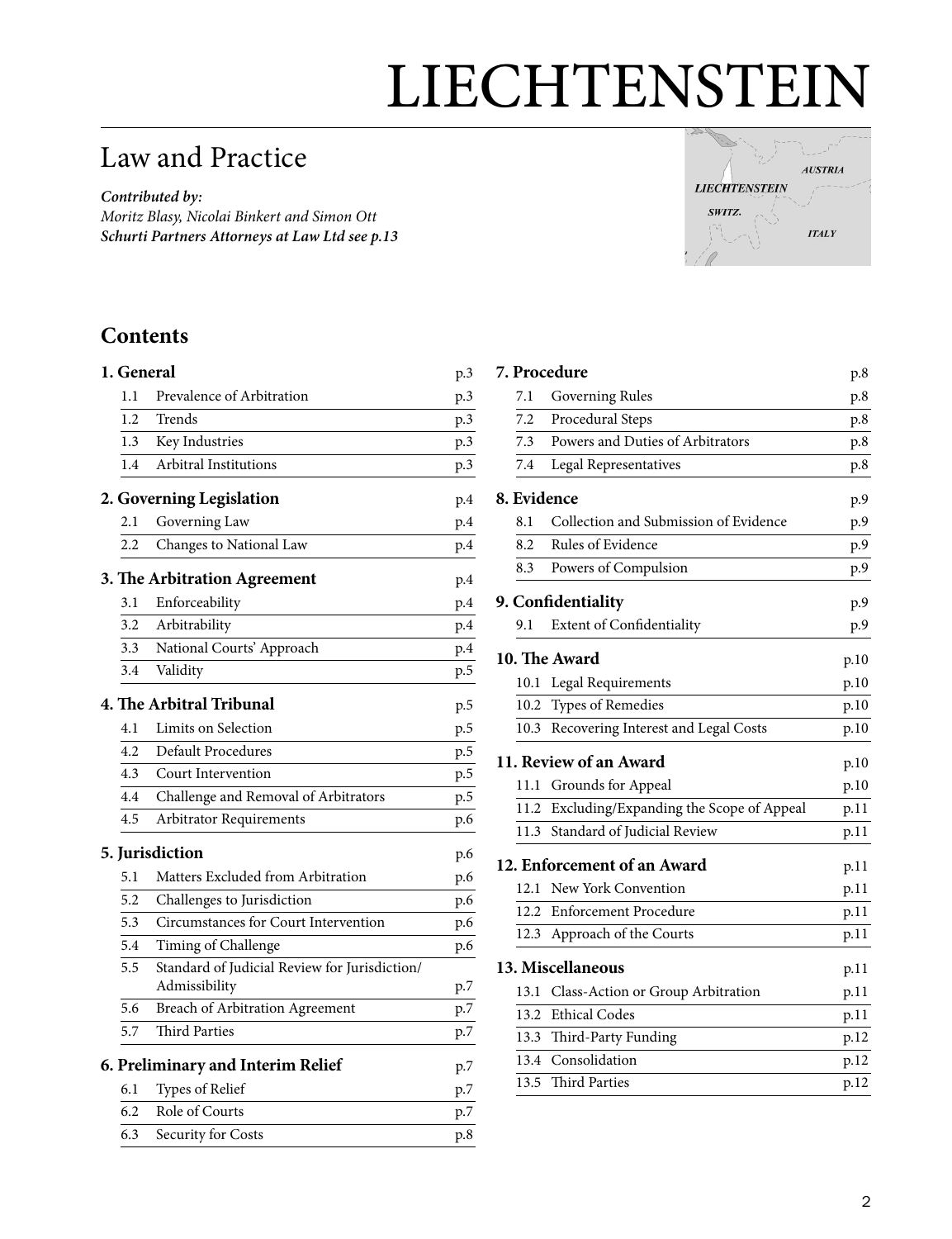<span id="page-2-0"></span>*Contributed by: Moritz Blasy, Nicolai Binkert and Simon Ott, Schurti Partners Attorneys at Law Ltd* 

## **1. General**

#### **1.1 Prevalence of Arbitration**

Liechtenstein is well known for its fiduciary industry (eg, Liechtenstein foundations, Liechtenstein trusts) and for its strong banking sector.

Arbitration clauses in trust deeds and foundation statutes are becoming increasingly popular in Liechtenstein. As a result, more and more disputes in foundation and trust matters are resolved in arbitration proceedings. Often, these trust and foundation matters are international in nature since the settlors, founders, beneficiaries and creditors of such Liechtenstein private asset structures are often from abroad.

The banking and finance sector in Liechtenstein also heavily relies on arbitration clauses in all kinds of agreements. The main reason for the popularity of arbitration in the banking and finance field is that Liechtenstein does not enforce foreign judgments (apart from Austrian and Swiss judgments and child support judgments), and likewise Liechtenstein judgments are not enforceable in many foreign jurisdictions.

However, Liechtenstein is a member of the New York Convention on the Recognition and Enforcement of Foreign Arbitral Awards (New York Convention). Therefore, unlike ordinary Liechtenstein judgments, Liechtenstein arbitral awards are enforceable in most foreign jurisdictions and, unlike foreign ordinary judgments, most foreign arbitral awards are enforceable in Liechtenstein. Another reason for the increasing popularity of arbitration as a means of dispute resolution in the banking and finance sector is the confidentiality of arbitral proceedings.

Further, Liechtenstein's highly export-orientated manufacturing industry also regularly relies on arbitration clauses in agreements with foreign suppliers and customers.

Apart from the arbitration matters which stem from the Liechtenstein fiduciary industry, the Liechtenstein banking and finance sector and the manufacturing industry, Liechtenstein has, over the years, established itself as an attractive place for international arbitration in matters which have, aside from the arbitration itself, no link to Liechtenstein.

#### **Domestic Parties' Use of International Arbitration**

As mentioned above, the Liechtenstein trust industry, the Liechtenstein banking and finance sector, and Liechtenstein's manufacturing industry rely on arbitration as a means of dispute resolution.

#### **Basis of International Arbitration**

It is difficult to tell under which basis international arbitration is used most in Liechtenstein. All three areas of application (ie, method of dispute resolution chosen by domestic parties, enforcement of foreign arbitral awards in Liechtenstein and Liechtenstein as the seat of arbitration) can be found in practice.

#### **1.2 Trends**

Liechtenstein has been working intensively for years to increase its attractiveness as a venue for international arbitration. Following the adoption of a modern arbitration law in 2010, Liechtenstein's accession to the New York Convention in 2011 and the enactment of the Liechtenstein Arbitration Rules in 2012, Liechtenstein has considerably increased its prominence as a venue for arbitration.

The COVID-19 pandemic has further augmented the already existing trend of international arbitration proceedings and meetings being conducted electronically. Where previously some of them were held with a physical presence, the recent developments have led to a complete switch to electronic means of communication, not least because of the COVID-19 Act and numerous ordinances enacted by the Liechtenstein legislator. These regulations provide for restrictions, such as restricting assemblies and the entry of foreigners from risk countries into Liechtenstein, most of which are limited in time. It can be assumed that the changeover to digital means of communication will continue to prevail beyond the restriction period.

#### **1.3 Key Industries**

The Liechtenstein banking and finance sector as well as the heavily export-orientated manufacturing industry heavily rely on arbitration in all kinds of agreements. Further, arbitration in relation to trust and foundation matters has become very common in the past few years.

Liechtenstein has also established itself as a neutral jurisdiction for international commercial arbitration in which neither of the involved parties has a connection to the Principality.

#### **1.4 Arbitral Institutions**

The Liechtenstein Chamber of Commerce and Industry (LCCI), together with the Liechtenstein Arbitration Association (LIS), published a set of arbitration rules in 2012 (the Liechtenstein Rules).

A peculiarity of the Liechtenstein Rules is the absence of an actual administration. The LCCI – contrary to most other arbitral institutions – does not maintain a permanent (and costly) body with regard to arbitration. Rather, the LCCI merely appoints a secretary for arbitral proceedings who has minimal duties. The activity of the secretary is limited to the appoint-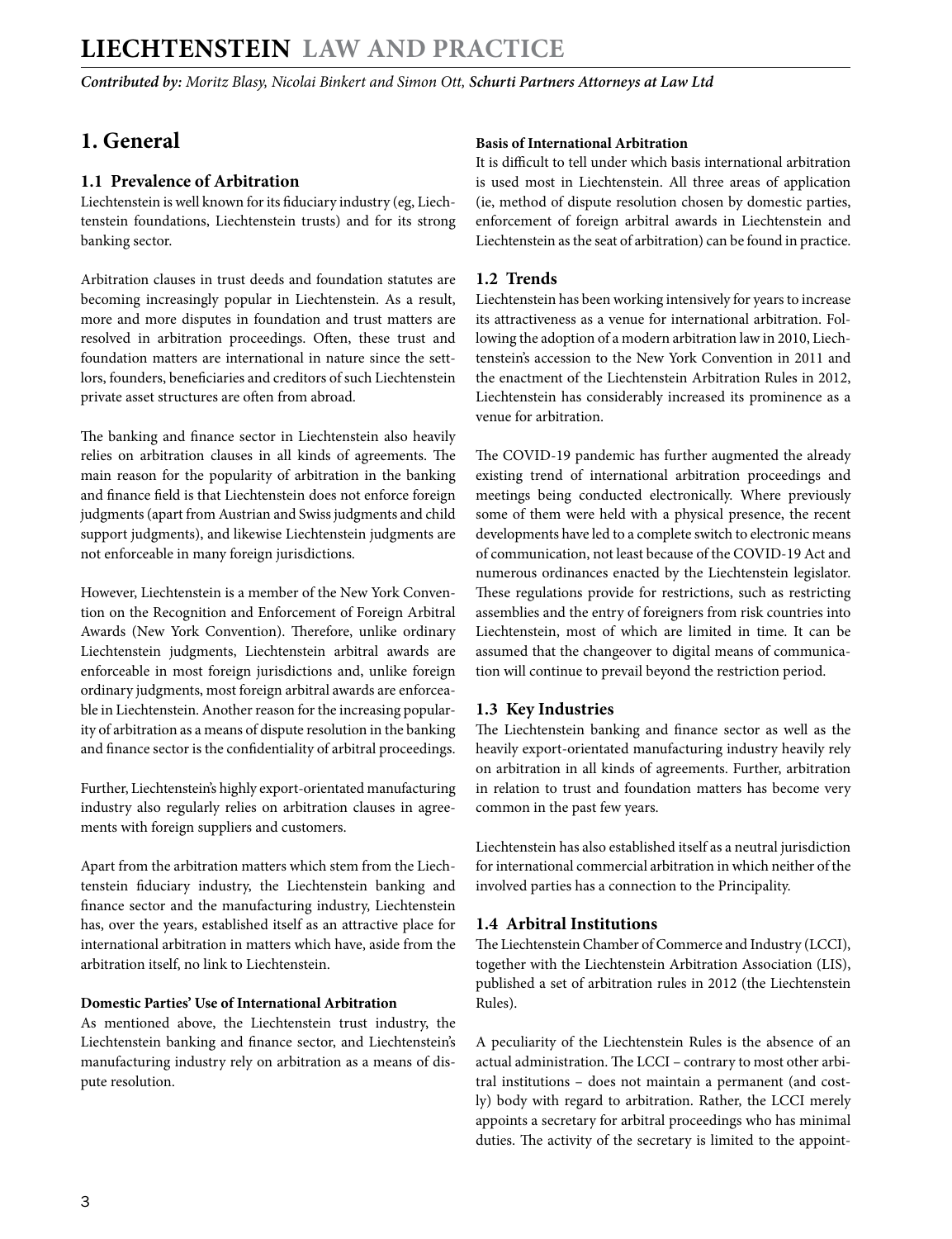<span id="page-3-0"></span>ment of a commissioner upon application of a party to arbitral proceedings. The duties of the commissioner are to decide on the appointment or dismissal of arbitrators and to review the costs of arbitral proceedings upon request of a party.

In fact, the function of the commissioner according to the Liechtenstein Rules is similar to that of an arbitration commissioner or a secretary general of a typical institutional arbitration. Consequently, it is possible to conduct arbitral proceedings without the involvement of the secretariat and the appointment of a commissioner. If any problems arise and the support of a third party is required, the Liechtenstein Rules provide for a mechanism to appoint an independent person who in turn is subject to a legal confidentiality obligation.

This is a major advantage of the Liechtenstein Rules, since the benefits of institutional arbitral proceedings and of ad hoc proceedings (that is, flexibility, cost-efficiency and confidentiality) are combined. The fact that the LCCI does not maintain any expensive permanent infrastructure with regard to arbitration is in line with one of the most important goals of the Liechtenstein Rules – namely, to provide for cost-efficient high-quality arbitration.

## **2. Governing Legislation**

#### **2.1 Governing Law**

If Liechtenstein is the seat of the arbitration, the arbitration proceedings are governed by the Liechtenstein arbitration law set forth in the Liechtenstein Civil Procedure Code (articles 594 to 635) (the Liechtenstein Arbitration Law). These provisions are mostly non-mandatory and the parties may autonomously agree for specific arbitration rules to apply. The Liechtenstein Arbitration Law is largely based on the Model Law of the International Commercial Arbitration (UNCITRAL Model Law) and the respective provisions of the Austrian Civil Procedure Code (which in turn are also based on the UNCITRAL Model Law).

The fact that Liechtenstein adopted many provisions from the Austrian Arbitration Law has the advantage that in the absence of specific Liechtenstein case law and legal doctrine, one can refer to Austrian case law and legal doctrine for the construction of the Liechtenstein Arbitration Law. This is a huge asset for a small jurisdiction such as Liechtenstein.

#### **Divergence from UNCITRAL Model Law**

The Liechtenstein Arbitration Law is based on the UNCITRAL Model Law but diverges in a few noteworthy areas. Significantly, the Liechtenstein Arbitration Law does not distinguish between national and international arbitration proceedings. Also, a challenge of an arbitral award must be submitted within four

weeks of the date of receipt of the award, as opposed to the three months the UNCITRAL Model Law provides for. Another example of divergence is that the Liechtenstein Arbitration Law does not contain specific conflict-of-laws rules, leaving the choice of law to the arbitral tribunal if no choice has been made by the parties.

#### **2.2 Changes to National Law**

The most recent change to the Liechtenstein Arbitration Law, by which the restriction for consumers to participate in arbitration proceedings has been eased, has come into effect on 1 August 2017. The change had a major impact on arbitration in foundation and trust matters since it has been explicitly stipulated that arbitration clauses included in trust deeds or foundation statutes are binding irrespective of whether one of the litigants qualifies as a consumer.

## **3. The Arbitration Agreement**

#### **3.1 Enforceability**

The arbitration agreement must either be in a written document signed by the parties or established by the parties exchanging letters, faxes, emails or other means of communication which prove the existence of the agreement.

Further requirements must be met if a natural person is a party to the arbitration agreement. In particular, an arbitration agreement between an entrepreneur and a natural person may only be effectively concluded with regard to an already arisen dispute. However, this requirement does not apply if (i) the natural person is an entrepreneur as well, or (ii) the arbitration agreement is contained in a separate document that deals exclusively with the arbitral proceedings and the natural person has received legal advice or has been represented by an attorney with regard to the conclusion of the arbitration agreement.

#### **3.2 Arbitrability**

In principle, any claim concerning an economic interest that would fall within the jurisdiction of the ordinary courts may be subject to an arbitration agreement. Thereby, the scope of a claim involving an economic interest must be interpreted extensively.

#### **3.3 National Courts' Approach**

With regard to the arbitrability of non-pecuniary claims, an arbitration agreement may be concluded and shall have legal effect to the extent that the parties are entitled to conclude a settlement on the subject matter in dispute. However, family law disputes and certain employment law disputes (namely, claims under apprenticeship agreements – the Vocational Education Act) cannot be made subject to arbitral proceedings. Further,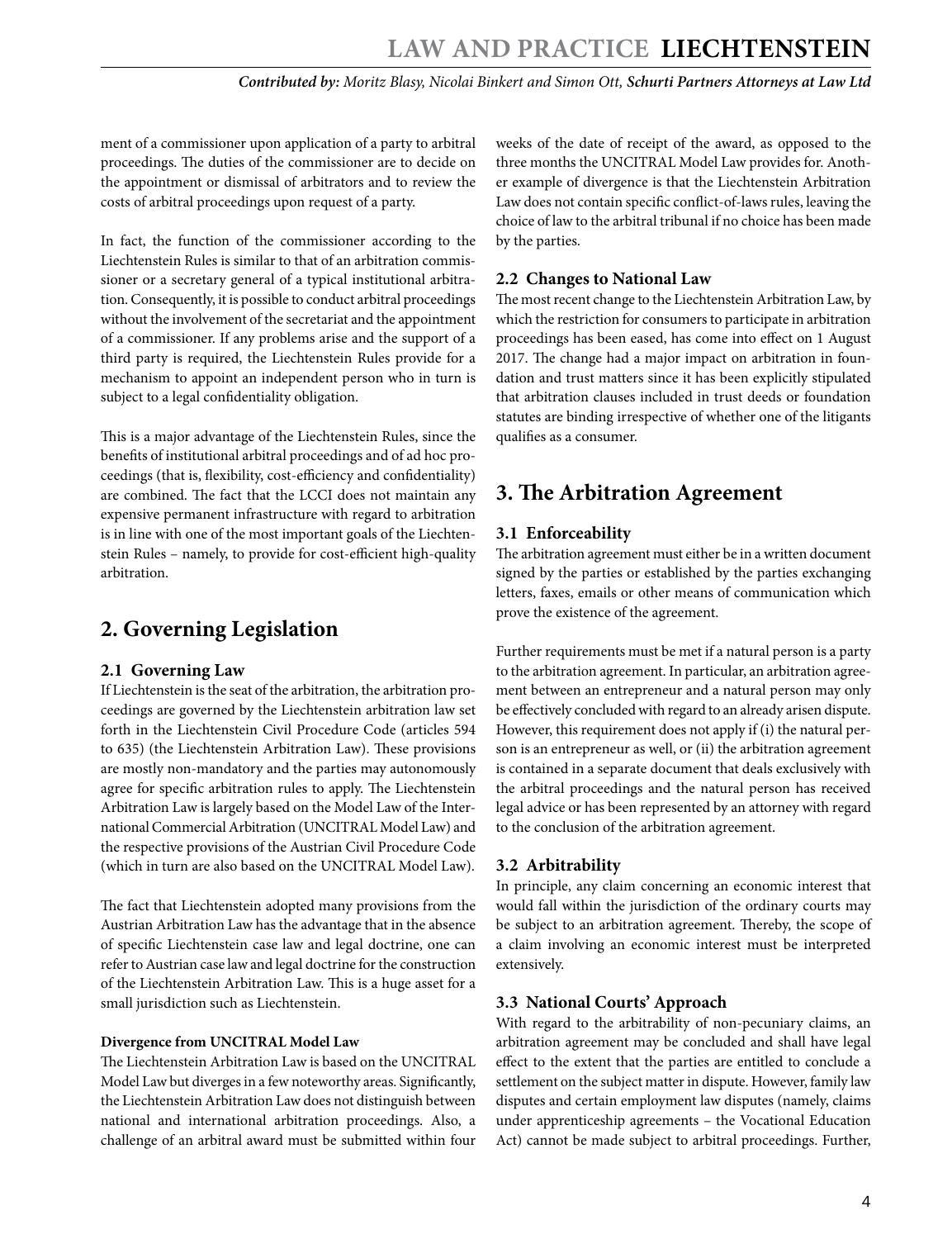<span id="page-4-0"></span>the jurisdiction of the ordinary courts cannot be excluded with regard to proceedings which are either initiated by the court ex officio or due to an application or report of a public authority.

If an action is filed in a matter which is subject to an arbitration agreement, the ordinary courts will reject the respective claim unless the counterparty enters an appearance on the merits without objecting to the jurisdictions of the ordinary courts.

If a claim is brought in a matter in which arbitration proceedings are already pending, the claim shall be rejected, unless the jurisdiction or the arbitral tribunal has been challenged and if it is not to be expected that the tribunal will render a decision within an appropriate period of time.

#### **3.4 Validity**

While the Liechtenstein Arbitration Law is based on the UNCI-TRAL Model Law, the provision regarding separability has not been implemented in Liechtenstein. However, given that the Liechtenstein Arbitration Law is also based on the Austrian Arbitration Law, Austrian case law and legal doctrine can be taken into account to answer this question. The doctrine of separability is recognised by Austrian courts.

## **4. The Arbitral Tribunal**

#### **4.1 Limits on Selection**

Under the Liechtenstein Arbitration Law, the parties may freely agree on the number of arbitrators. However, if the parties have agreed on an even number of arbitrators, then an additional person must be appointed as chairman by the party-appointed arbitrators. Unless agreed differently by the parties, three arbitrators shall be appointed. Further, the parties are free to agree on the procedure to appoint the arbitrator(s). The appointment procedure agreed on, however, must not affect the minimum standards as to the neutrality of arbitrators.

Also under the Liechtenstein Rules, it is in the first instance up to the parties to agree on the number of arbitrators. In the absence of such an agreement, the Liechtenstein Rules set forth that the number of arbitrators shall depend on the amount in dispute: the claim shall be decided by a three-member tribunal if the amount in dispute exceeds CHF1 million; only one arbitrator shall be appointed if the amount in dispute is less than CHF1 million. If the parties agree in the arbitration agreement that an even number of arbitrators shall be appointed, the commissioner shall upon request of an arbitrator (and not the parties) appoint a presiding arbitrator with casting vote.

As a matter of Liechtenstein law, the judges of the ordinary Liechtenstein courts cannot act as arbitrators.

#### **4.2 Default Procedures**

If the parties fail to choose a method to appoint the arbitrators, or if the chosen appointing procedure fails, the Liechtenstein Arbitration Law provides for a default procedure. Most importantly, the default procedure provides for the appointment of (an) arbitrator(s) by the Liechtenstein District Court as a fallback option regardless of whether it is a two-party or multiparty arbitration.

The Liechtenstein Rules provide for a default procedure as well: in case that the parties fail to appoint arbitrators, the commissioner will appoint the arbitrators.

#### **4.3 Court Intervention**

In principle, the ordinary courts do not intervene in the selection of arbitrators. However, there are two scenarios in which the ordinary courts can intervene: Firstly, if the parties fail to choose a method for the appointment of the arbitrators, or if the chosen method fails, the ordinary courts are competent to appoint (an) arbitrator(s) upon application of either party. Secondly, the ordinary courts may dismiss an arbitrator upon application of a party for certain specific reasons (see below).

Under the Liechtenstein Arbitration Law, the courts shall take into account the conditions laid down for the arbitrator in the arbitration agreement between the parties, if any, and any aspects ensuring the appointment of an independent and impartial arbitrator.

#### **4.4 Challenge and Removal of Arbitrators**

It is in the first instance up to the parties to agree on a removal procedure. The Liechtenstein Arbitration Law, however, provides for a default procedure, in case the parties fail to agree on a removal procedure.

According to the pertinent provisions, a party that applies to challenge an arbitrator must preliminarily file a written statement to the arbitral tribunal outlining the reasons for the challenge. The written statement must be filed within four weeks upon the notification of the constitution of the arbitral tribunal or upon the party becoming aware of the reasons for the challenge.

An arbitrator may be challenged/removed if circumstances exist/arise which can cast reasonable doubt on the impartiality or independence of the arbitrator, or if the arbitrator does not fulfil (or no longer fulfils) the conditions agreed on by the parties. Upon submission of the written statement, the challenged arbitrator has the possibility to resign from his or her office, or the other party to the arbitration may agree that the arbitrator in question shall be removed. In case the challenged arbitrator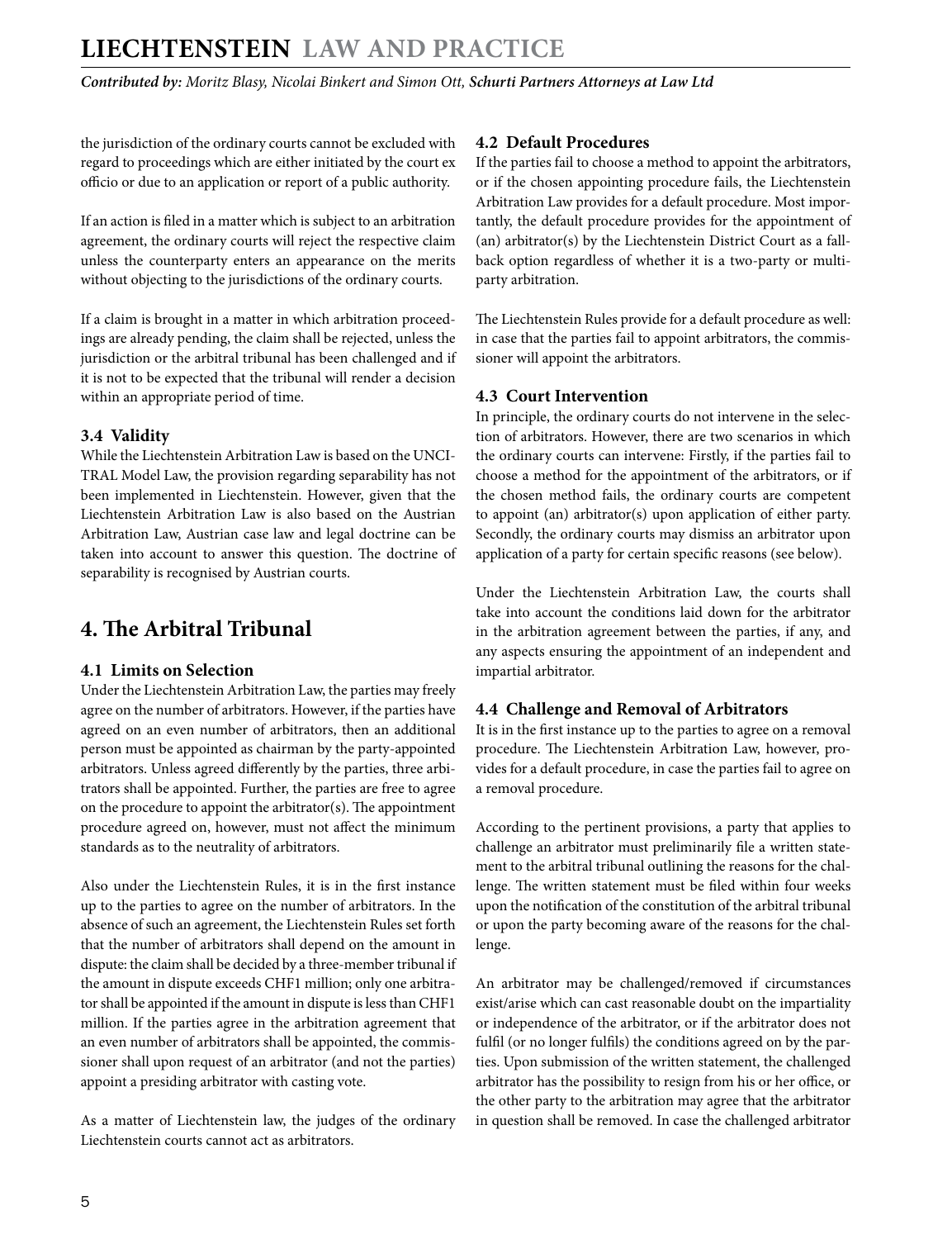<span id="page-5-0"></span>does not resign and the parties do not mutually agree on his or her removal, the arbitral tribunal must decide on the challenge.

If the challenge to the arbitral tribunal does not lead to the dismissal of the challenged arbitrator, the challenging party may then approach the Liechtenstein District Court within four weeks to decide on the challenge. Decisions of the Liechtenstein District Court on such challenges are final and no ordinary appeal is admissible. However, a complaint to the Constitutional Court is possible for violation of constitutional rights.

The mechanism for the challenge/removal of an arbitrator under the Liechtenstein Rules is very similar to that under the Liechtenstein Arbitration Law: a party has the right to challenge an appointed arbitrator if circumstances exist/arise which cast doubt on the arbitrator's impartiality or independence. Within 15 days of the notification of the appointment or after the party becoming aware of the respective circumstances, the challenge must be made to the concerned arbitrator by indicating the relevant reasons. The challenged arbitrator can then either resign or communicate to the parties (and the other arbitrators) in writing that he or she is not willing to resign.

If the challenged arbitrator refuses to resign, the challenging party has the opportunity to apply within seven days to the commissioner for the dismissal of the challenged arbitrator. The commissioner shall then decide within 30 days.

#### **4.5 Arbitrator Requirements**

As a matter of both the Liechtenstein Arbitration Law and the Liechtenstein Rules, an arbitrator must be independent and impartial. Prior to the appointment as arbitrator, the prospective arbitrator must disclose all circumstances which might cast doubt on his or her independence and/or his or her impartiality. This duty is an ongoing one which means that if new such circumstances arise during the proceedings, these circumstances must be disclosed by the appointed arbitrator.

## **5. Jurisdiction**

#### **5.1 Matters Excluded from Arbitration**

Any claim involving economic interests that would otherwise fall within the jurisdiction of the ordinary courts may be subject to an arbitration agreement. The scope of a claim involving an economic interest has to be interpreted extensively. In regard to the arbitrability of non-pecuniary claims, an arbitration agreement may be concluded and shall have legal effect to the extent that the parties are entitled to conclude a settlement on the subject matter in dispute.

Any disputes which have to be heard before the administrative authorities may not be referred to arbitration. Further, family law disputes and certain employment law disputes (namely, claims under apprenticeship – the Vocation Education Act) cannot be made subject to arbitral proceedings. Further, the jurisdiction of the ordinary courts cannot be excluded in regard to proceedings which are either initiated by the ordinary courts ex officio or due to an application or report of a public authority.

#### **5.2 Challenges to Jurisdiction**

As a matter of the Liechtenstein Arbitration Law, an arbitral tribunal has the competence to rule on its own jurisdiction – ie, whether it is competent to decide on the respective dispute ("competence-competence"). The arbitral tribunal may decide on its own jurisdiction together with the decision on the merits or by separate arbitral award.

An objection against the jurisdiction of an arbitral tribunal must be raised by a party no later than at the same time as the first pleading on the substance of the case. If a party fails to do so, the right to object to the jurisdiction of the arbitral tribunal is forfeited. However, the appointment of an arbitrator or the participation in the appointment of an arbitrator does not preclude a party from raising an objection against the jurisdiction of the arbitral tribunal.

#### **5.3 Circumstances for Court Intervention**

The ordinary courts can only address issues of jurisdiction of an arbitral tribunal upon request of a party.

If an action is filed in a matter which is subject to an arbitration agreement, the ordinary courts will reject the respective claim unless the counterparty enters an appearance on the merits without objecting to the jurisdictions of the ordinary courts.

If a claim is brought in a matter in which arbitration proceedings are already pending, the claim shall be rejected, unless the jurisdiction or the arbitral tribunal has been challenged and if it is not to be expected that the tribunal will render a decision within an appropriate period of time.

The arbitral tribunal's decision on its own jurisdiction is not final, since a judicial reversal action (against the award on the merits or the separate arbitral award dealing exclusively with the question of jurisdiction) may be brought before the Liechtenstein Court of Appeal.

#### **5.4 Timing of Challenge**

As a general rule, an arbitral award is required in order to be able to challenge the jurisdiction of an arbitral tribunal before the Liechtenstein Court of Appeal. If a party has challenged the jurisdiction of the arbitral tribunal at the beginning of the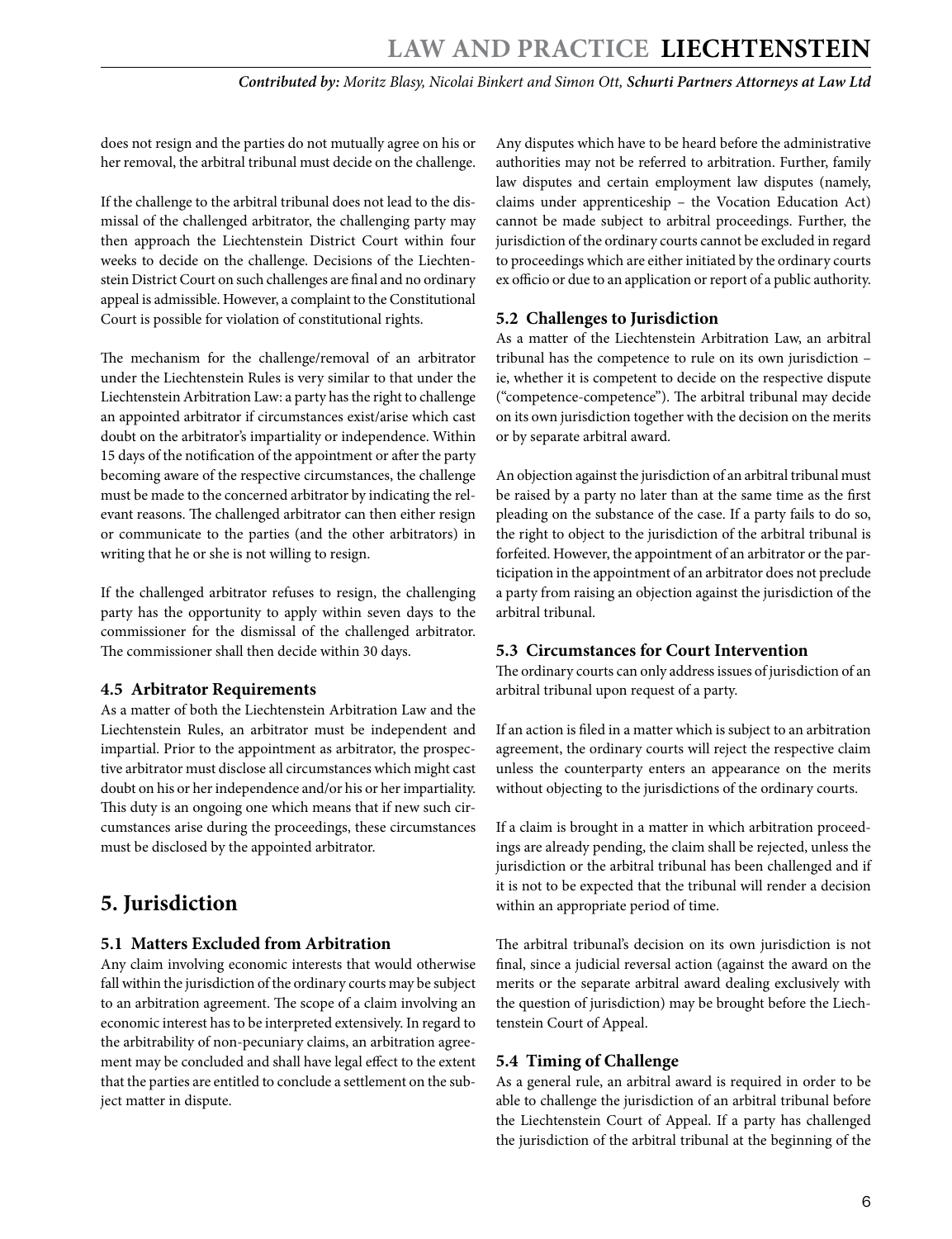<span id="page-6-0"></span>*Contributed by: Moritz Blasy, Nicolai Binkert and Simon Ott, Schurti Partners Attorneys at Law Ltd* 

proceeding, the arbitral tribunal may decide on the question of jurisdiction either in a separate arbitral award dealing exclusively with jurisdiction or in the final award. Both kinds of awards may then be challenged before the Liechtenstein Court of Appeal as the sole and last ordinary instance. The only further (extraordinary) remedy is a complaint against the respective decision of the Court of Appeal to the Constitutional Court for a violation of constitutional rights.

That said, if the jurisdiction of the arbitral tribunal has been challenged in the arbitration proceedings and it is not to be expected that the tribunal will render a decision within an appropriate period of time, the parties can challenge the jurisdiction of the tribunal before the Liechtenstein Court of Appeal without having to obtain an arbitral award first.

#### **5.5 Standard of Judicial Review for Jurisdiction/ Admissibility**

The Court of Appeal is not bound by the findings of the arbitral tribunal when deciding on the questions of admissibility and jurisdiction.

#### **5.6 Breach of Arbitration Agreement**

If a party commences court proceedings in a dispute that is subject to an arbitration agreement, the ordinary courts will reject the claim, provided the defendant does not submit to the proceedings on the merits without raising objections against jurisdiction. However, a claim will not be dismissed by the ordinary courts if the arbitration agreement is deemed void or is not capable of being performed.

The ordinary courts do not have any discretion in this respect. If a valid arbitration agreement exists, and if a party objects to the jurisdiction of the ordinary court based on the arbitration agreement, then the ordinary court has no choice but to reject the claim for lack of jurisdiction.

#### **5.7 Third Parties**

According to Liechtenstein Arbitration Law, arbitration clauses in trust deeds or foundation statutes are valid and legally binding. For example, a beneficiary who wants to bring a claim for information against a foundation or a trustee is bound by an arbitration clause contained in the statutes/trust deed of the respective foundation/trust even though the respective beneficiary has never agreed to the arbitration clause.

Further, it has to be noted that Austrian case law has established that both single and universal legal successors, assignees of a claim or contract and beneficiaries of contracts for the benefit of a third party are bound by an arbitration agreement, even if they are non-signatories. It is likely that Liechtenstein courts would take a similar approach.

Thereby, Liechtenstein arbitration law does not distinguish between foreign or domestic third parties in this respect.

## **6. Preliminary and Interim Relief**

#### **6.1 Types of Relief**

Under the Liechtenstein Arbitration Law, an arbitral tribunal may grant preliminary or interim relief, provided the parties have not agreed differently in the arbitration agreement. Such preliminary or interim relief can only be granted once the counterparty has been given an opportunity to be heard; ex parte interim relief falls within the sole competence of the Liechtenstein ordinary courts.

The Liechtenstein Arbitration Law does not provide for a numerus clausus of interim measures. Rather, all different types of relief can be granted. If interim relief is granted which contains measures which are unknown to Liechtenstein law, the Liechtenstein Arbitration Law expects the enforcing ordinary court to interpret and amend the remedy in the light of the purpose to be achieved and grant an equivalent relief available under Liechtenstein enforcement law.

The Liechtenstein Rules provide for rules on interim or protective measures as well. According to these provisions, the arbitral tribunal may grant any interim relief it deems appropriate upon respective application of a party. Pursuant to the Liechtenstein Rules (and provided that the parties have not agreed otherwise), the arbitral tribunal shall have exclusive jurisdiction for interim relief once it has been constituted.

If a party wishes to apply for (ex parte) interim relief from the ordinary court, it must first obtain the consent of the arbitral tribunal (or the presiding arbitrator if three arbitrators are appointed). The consent of the arbitral tribunal (or the presiding arbitrator) may be granted ex parte. If a party is in breach of its duty to obtain the arbitral tribunal's consent prior to requesting interim relief from the ordinary court, a contractual penalty may be ordered by the arbitral tribunal.

#### **6.2 Role of Courts**

While arbitration proceedings are pending, the parties can either apply to the ordinary courts (that is, the Liechtenstein District Court) or to the arbitral tribunal for preliminary or interim relief. The competence of the arbitral tribunal to grant preliminary or interim relief can be excluded by the parties. The competence of the ordinary courts to grant preliminary or interim relief cannot be excluded – however, if the parties have agreed that the Liechtenstein Rules apply, once arbitral proceedings have commenced, the prior consent of the arbitral tribunal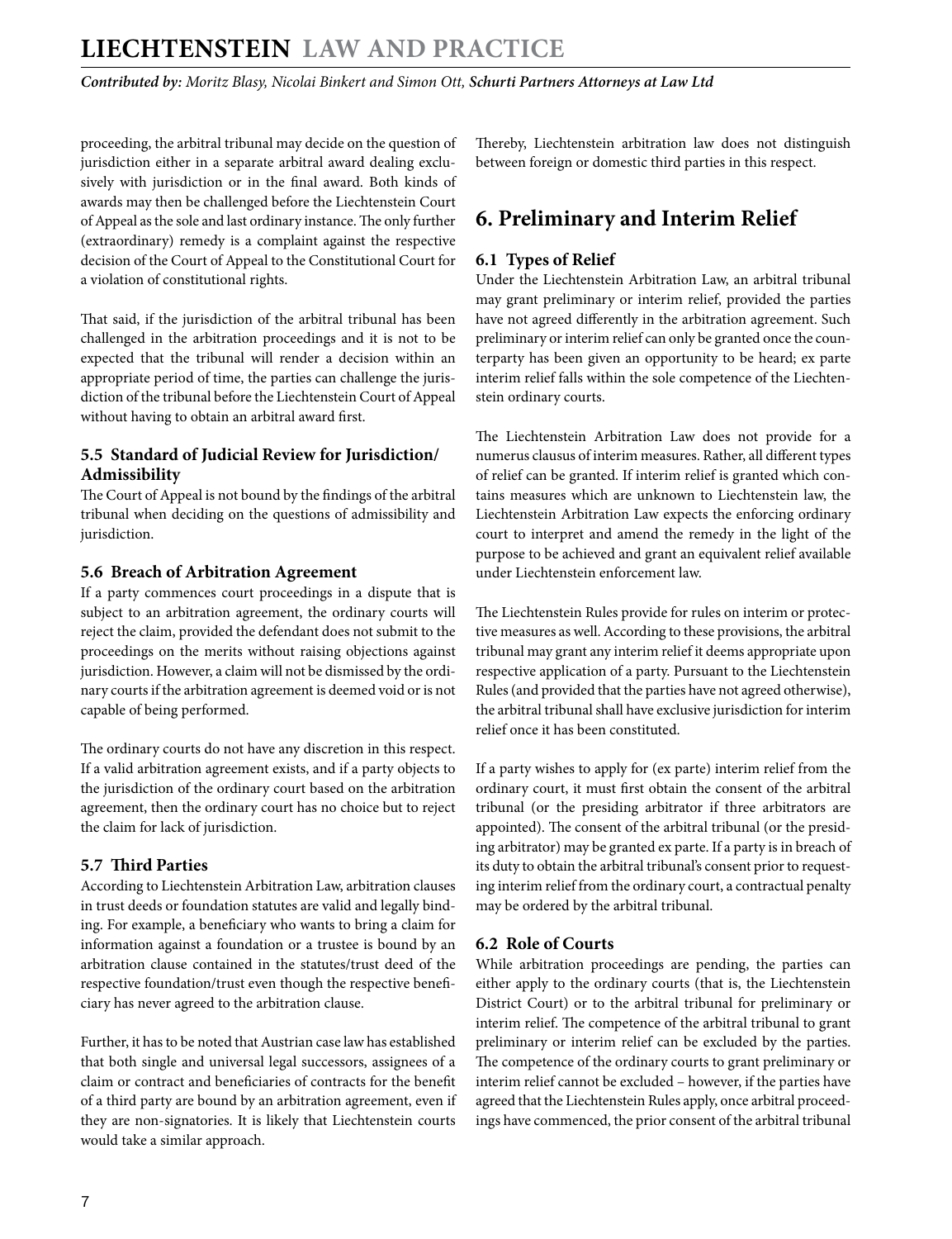<span id="page-7-0"></span>has to be obtained before applying for interim relief with the Liechtenstein District Court.

In any case, under Liechtenstein law, ex parte injunctive relief can only be granted by the ordinary courts.

Under the Liechtenstein Arbitration Law, interim relief can also be granted in relation to foreign-seated arbitrations.

The Liechtenstein Arbitration Law does not provide for a numerus clausus of interim measures. Rather, all different types of relief can be granted. If interim relief is granted which contains measures which are unknown to Liechtenstein law, the Liechtenstein Arbitration Law expects the enforcing ordinary court to interpret and amend the remedy in the light of the purpose to be achieved and grant an equivalent relief available under Liechtenstein enforcement law.

The Liechtenstein Arbitration Law is not familiar with the concept of emergency arbitrators. Rather, under the Liechtenstein Arbitration Law, the competence to grant interim relief prior to the constitution of the arbitral tribunal lies with the ordinary courts.

#### **6.3 Security for Costs**

The Liechtenstein Arbitration Law does not contain a provision explicitly allowing the arbitral tribunal to order a party to provide security for costs. However, it is the prevailing view that it is within the discretion of the arbitral tribunal to order security for costs unless the parties agree otherwise.

Under the Liechtenstein Rules, the arbitral tribunal may order, and is expected to order, the provision of sufficient security for costs.

### **7. Procedure**

#### **7.1 Governing Rules**

The Liechtenstein Arbitration Law is intended to give the parties the greatest possible autonomy. Therefore, only a few procedural rules are mandatory, while the majority of the provisions are to be seen as default rules which apply only if the parties have failed to agree on specific procedural rules.

Under the Liechtenstein Rules, subject to (i) the provisions of the Rules themselves, and (ii) the provisions in the arbitration agreement or the arbitration clause, if any, the procedure is determined by the arbitral tribunal. Thereby, the arbitrators must observe the rules of fairness and efficiency. Like the Liechtenstein Arbitration Law, the Liechtenstein Rules also provide for default rules which apply if the parties have failed to agree on procedural rules.

The most important mandatory procedural principles under the Liechtenstein Arbitration Laws are the right to be heard and the right to be treated fairly. If these procedural principles are violated, this may constitute grounds for setting aside the arbitral award.

#### **7.2 Procedural Steps**

Under the Liechtenstein Arbitration Law, no particular procedural steps are to be observed. Rather, it is up to the parties to agree on how the arbitral proceedings shall be conducted. In the absence of such agreement, the non-mandatory provisions of the Liechtenstein Arbitration Law apply as default rules.

Within the very wide frame of the default rules set forth in the Liechtenstein Arbitration Law, it is at the discretion of the arbitrators to decide how to conduct the proceedings. The discretion of the arbitrators is limited by the (few) mandatory provisions, such as the requirement of the arbitrators to observe the parties' right to fair treatment and to be heard.

Also under the Liechtenstein Rules, it falls within the discretion of the arbitral tribunal to determine how the arbitration shall be conducted (provided the parties have not agreed otherwise).

#### **7.3 Powers and Duties of Arbitrators**

Under the Liechtenstein Arbitration Law, an arbitral tribunal has the power to decide on its own jurisdiction and on the merits of the case. If there is no agreement between the parties, the arbitral tribunal has to decide on the rules according to which the proceedings are to be conducted. Moreover, the arbitral tribunal has the power to decide on the admissibility of evidence and to determine its relevance as well as to grant preliminary or interim relief.

The arbitral tribunal has a duty to treat the parties equally and must ensure that each party can exercise its right to be heard. The arbitrators must remain impartial and independent and have an ongoing obligation to disclose any circumstances which might cast doubt on their impartiality or independence.

#### **7.4 Legal Representatives**

There are no legal requirements or particular qualifications for legal representatives in arbitration proceedings in Liechtenstein. Furthermore, agreements by which representation by certain persons or groups of persons is excluded are inadmissible and invalid according to the Liechtenstein Arbitration Law. As a consequence, a free choice of legal representation is ensured, which also includes legal representatives with qualifications not obtained in Liechtenstein.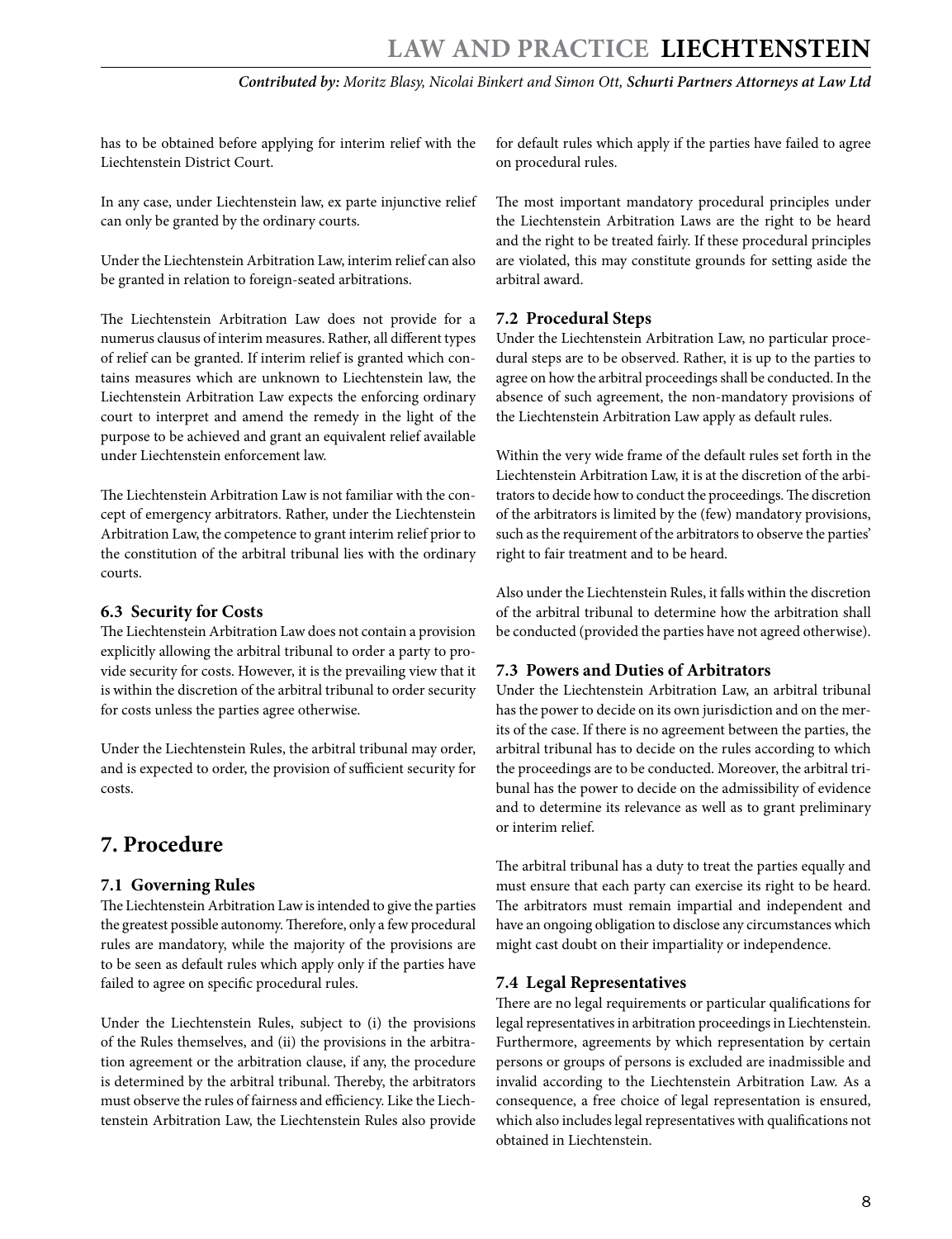## <span id="page-8-0"></span>**8. Evidence**

#### **8.1 Collection and Submission of Evidence**

The collection and submission of evidence is not separately and explicitly dealt with in the Liechtenstein Arbitration Law. The arbitral tribunal is entitled to decide at its own discretion on the collection and submission of evidence. In arbitration proceedings conducted in Liechtenstein, both civil and common law rules on the collection and submission of evidence are admissible. For example, common law-style written witness statements and cross-examinations are very popular in arbitration proceedings in Liechtenstein, whereas common law-style discovery proceedings are out of favour.

In line with the Liechtenstein Arbitration Law, the Liechtenstein Rules also stipulate that the collection and submission of evidence is to be decided by the arbitral tribunal at its own discretion. When performing this discretion, the arbitral tribunal must consider the principles of equal treatment of the parties and their right to be heard.

In regard to the submission of documents, the Liechtenstein Rules refer to the pertinent provisions of the Liechtenstein Civil Procedure Code, which provides for quite restrictive rules as to what documents have to be submitted to the counterparty, and at what time. A specific feature of the Liechtenstein Rules with regard to the submission of evidence is that the arbitral tribunal must not order the forwarding of certain documents to the opposing party if the submitting party can prima facie prove to have an interest in confidentiality. In such a case, the relevant documents can be made available at an appropriate location for inspection.

Further, the Liechtenstein Rules contain provisions on the refusal of testimony or the refusal of document production. The provisions on collecting and submitting evidence set forth in the Liechtenstein Rules aim to protect confidentiality in arbitration proceedings conducted in Liechtenstein.

Under both the Liechtenstein Arbitration Law and the Liechtenstein Rules, absent an agreement by the parties to the contrary, an arbitral tribunal is entitled to decide at its discretion on the taking of evidence.

#### **8.2 Rules of Evidence**

Neither the Liechtenstein Arbitration Law nor the Liechtenstein Rules provide for specific rules on the taking of evidence to be applied in arbitral proceedings conducted in Liechtenstein. As a general rule, the arbitral tribunal shall assess the evidence freely.

#### **8.3 Powers of Compulsion**

Under the Liechtenstein Arbitration Law, arbitral tribunals do not have any powers of compulsion. In this regard the Liechtenstein Arbitration Law does not distinguish between parties, representatives, members of the arbitral tribunal or third parties. However, an arbitral tribunal (or a party to the arbitral proceedings with the respective consent of the arbitral tribunal) may apply to the ordinary courts for legal assistance regarding the collection of evidence or the interrogation of witnesses. Consequently, the interrogation of a witness or the production of a document can only be indirectly forced by an arbitral tribunal in Liechtenstein through legal assistance by Liechtenstein and/or foreign ordinary courts.

## **9. Confidentiality**

#### **9.1 Extent of Confidentiality**

The Liechtenstein Arbitration Law does not contain any provisions explicitly dealing with confidentiality of arbitral proceedings. Nevertheless, confidentiality is a matter of high priority in Liechtenstein. In fact, confidentiality is one of the most important features of the Liechtenstein Rules. Confidentiality is, inter alia, protected by the following provisions of the Liechtenstein Rules, as detailed below.

- Only persons subject to a statutory duty of confidentiality may be appointed as arbitrators.
- The production of documents is based on the Liechtenstein Civil Procedure Code and, therefore, regulated very strictly in comparison to common law tradition.
- The arbitral tribunal may order that copies of documents and evidence should not be physically handed over to the other party. Instead, such documents should be presented for inspection at the seat of the arbitral tribunal or at another appropriate location.
- All parties involved in the arbitration proceedings are obliged to protect confidentiality. The breach of confidentiality is sanctioned by a penalty. The obligation to protect confidentiality continues after the termination of the arbitration proceeding.
- The arbitral tribunal is obliged to make all appropriate arrangements to protect confidentiality. In particular, it may order that an expert witness (who in turn is subject to professional secrecy) reviews documents and reports on the content of such documents to the arbitral tribunal. As a result, there is no need to produce the concerned documents for inspection by the arbitral tribunal or the opposing party.
- Due to a de facto exclusion of the public at the settingaside proceedings, the protection of confidentiality is even ensured if the proceedings are brought before the ordinary court.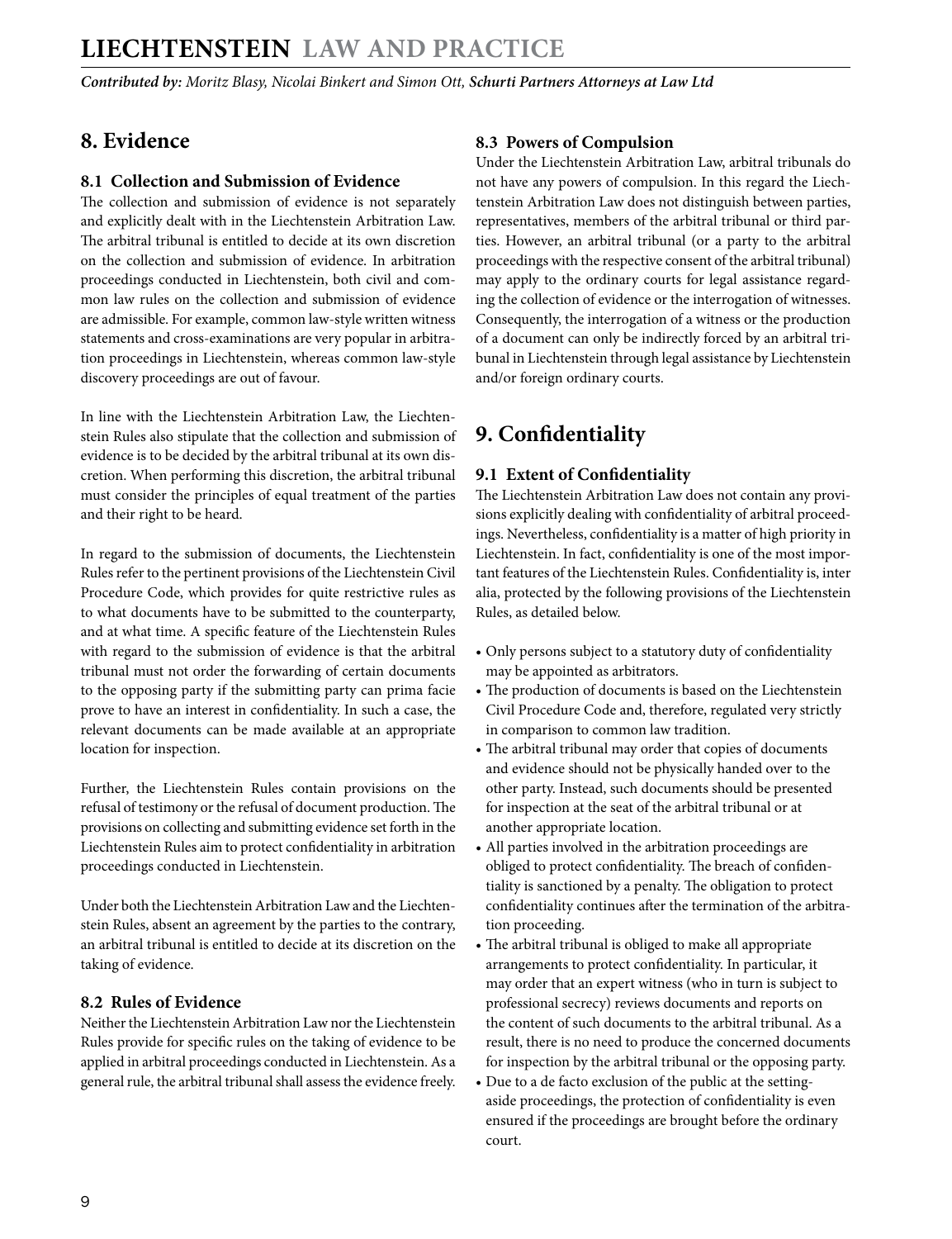<span id="page-9-0"></span>No other set of arbitration rules contains such wide-ranging provisions to protect confidentiality. Therefore, the Liechtenstein Rules are particularly attractive in highly sensitive matters which require the utmost discretion and confidentiality.

The Liechtenstein Arbitration Law does not contain any provisions explicitly dealing with confidentiality of arbitral proceedings. Therefore, unless the parties expressly agree otherwise, parties to arbitration proceedings which are governed by the Liechtenstein Arbitration Law are not prohibited to disclose information obtained in arbitral proceedings in subsequent proceedings.

The Liechtenstein Rules contain an explicit provision stating that unless the parties expressly agree in writing to the contrary, the parties, their representatives, experts, the arbitrators, any commissioner, the secretariat and their auxiliary persons shall as a general principle keep confidential all awards and orders, as well as all materials submitted and facts made available by other participants in the proceedings in the framework of the arbitral proceedings, unless a right to them exists in other ways, save and to the extent that a disclosure by a party may be imperative to fulfil a legal duty to protect or pursue a legal right or to enforce or challenge an award. Thereby, the obligation to maintain confidentiality shall persist even after conclusion of the arbitral proceedings.

## **10. The Award**

#### **10.1 Legal Requirements**

Under the Liechtenstein Arbitration Law, unless the parties agree otherwise, the arbitral award shall be made by majority vote of the arbitrators in arbitration proceedings with more than one arbitrator. The Liechtenstein Rules contain the same provision. In addition, the Liechtenstein Rules stipulate that the presiding arbitrator shall have the casting vote in case of a tie vote. Further, it is stated that no arbitrator shall abstain from voting.

As a matter of the Liechtenstein Arbitration Law, an arbitral award shall be issued in writing, showing the date on which it was rendered and the seat of the arbitral tribunal. In the absence of any agreement between the parties, (i) it suffices when the arbitral award is signed by the majority of arbitrators (the award shall name the reasons for the absence of the signatures), and (ii) the award shall state the grounds which led to the decision. In fact, the Liechtenstein Rules contain the same provisions on the form of the arbitral award.

Neither the Liechtenstein Arbitration Law nor the Liechtenstein Rules stipulate time limits within which the arbitration award must be delivered.

#### **10.2 Types of Remedies**

The Liechtenstein Arbitration Law does not contain any specific provisions on the types of remedies that an arbitral tribunal may award. In general, the awarded remedy shall be defined by reference to the applicable substantive law on the merits. However, there are limits to be considered. For example, an arbitral award rendered in Liechtenstein must not contravene public policy in Liechtenstein ("ordre public"). A rendered arbitral award which is not in accordance with Liechtenstein public policy is vulnerable to being set aside by the Liechtenstein Court of Appeal.

In regard to punitive damages, it has to be said that this remedy is unknown under Liechtenstein law and might be considered a violation of the Liechtenstein public policy.

#### **10.3 Recovering Interest and Legal Costs**

The recovery of interest being a question of the applicable substantive law (rather than the procedural law) from a Liechtenstein law perspective, the Liechtenstein Arbitration Law does not contain any provisions in this respect.

In regard to the entitlement of a party to recover costs, the Liechtenstein Arbitration Law provides that the arbitral tribunal shall decide on the recovery of costs upon termination of the arbitration proceedings, unless the parties have agreed otherwise. Concerning the allocation of the costs between the parties, the arbitral tribunal has to take into consideration all aspects of the case, in particular the outcome of the proceedings.

The pertinent provision of the Liechtenstein Rules states that the arbitral tribunal shall decide on the costs of arbitration in its arbitral award. The Liechtenstein Rules are based on the socalled "loser pays" principle. However, the arbitral tribunal may decide on a different allocation of costs if it considers it appropriate in light of the circumstances of the case.

### **11. Review of an Award**

#### **11.1 Grounds for Appeal**

The grounds for challenging an arbitral award according to the Liechtenstein Arbitration Law correspond largely with the grounds provided for in the UNCITRAL Model Law. Notably, the Liechtenstein Arbitration Law contains two significant deviations from the UNCITRAL Model Law in this respect: (i) the challenge must be submitted within four weeks of the date of receipt of the award, and (ii) the Liechtenstein Arbitration Law provides only for one ordinary instance for setting aside the award (that is, the Liechtenstein Court of Appeal).

The procedure is public in principle, but the public may be excluded upon request of a party if the party has a legitimate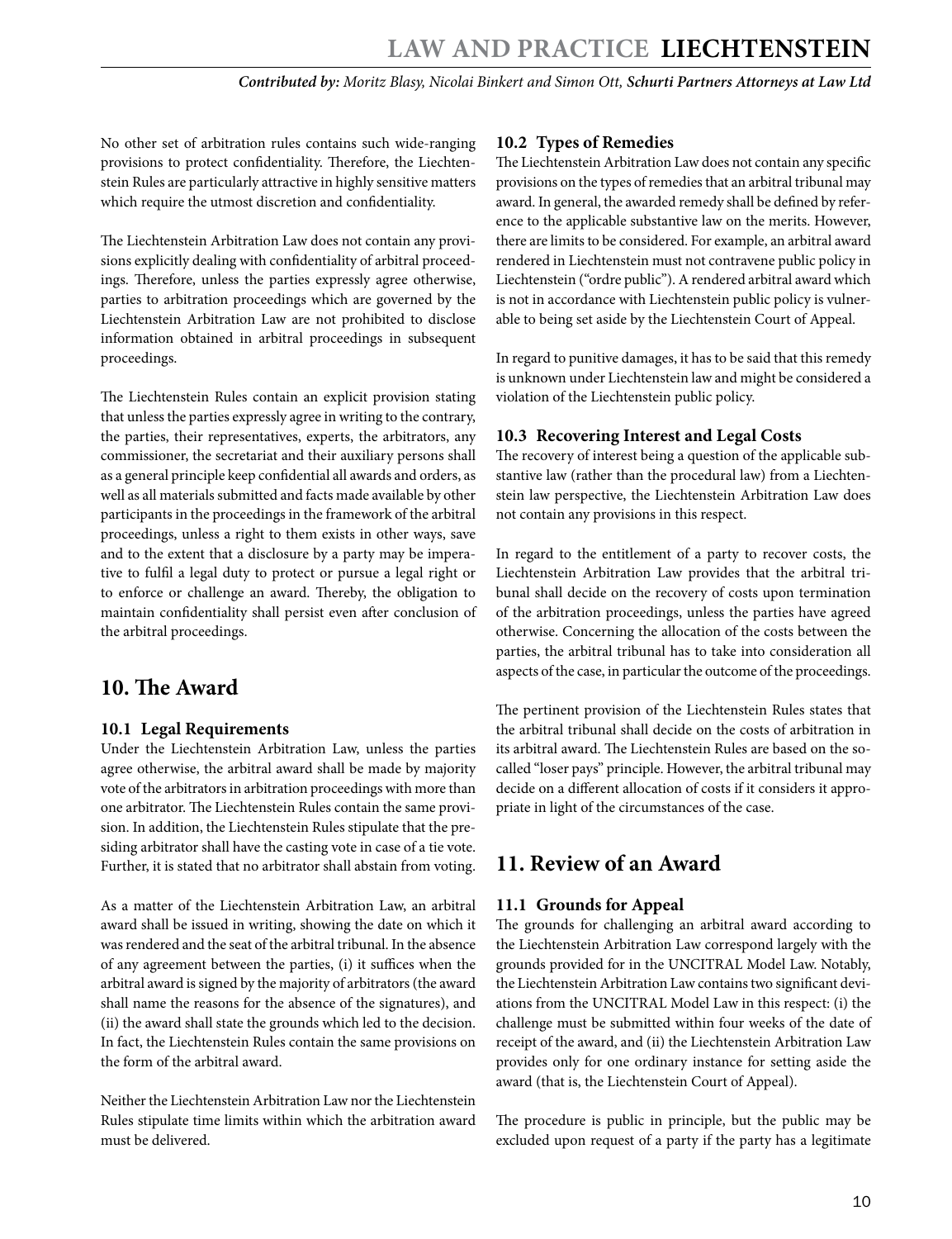<span id="page-10-0"></span>*Contributed by: Moritz Blasy, Nicolai Binkert and Simon Ott, Schurti Partners Attorneys at Law Ltd* 

interest. Moreover, any person involved in the proceedings may ban third parties from being granted access to the files.

In summary, the distinctive features of the Liechtenstein Arbitration Law ensure that a swift and confidential arbitral proceeding is not thwarted by lengthy and public proceedings before the ordinary courts. As mentioned, the Liechtenstein Court of Appeal renders a final decision against which no further ordinary appeal is admissible. While, in theory, a complaint to the Constitutional Court for a violation of constitutional law is possible, the Constitutional Court has held that arbitral awards are only to a very limited extent bound by constitutional norms. In particular, an arbitral award will not be reviewed on the grounds of arbitrariness. Consequently, the chances of success with a constitutional complaint are very limited.

#### **11.2 Excluding/Expanding the Scope of Appeal**

As a matter of the Liechtenstein Arbitration Law, the parties cannot agree to exclude or expand the scope of appeal or challenge to the ordinary courts. On the other hand, it is within the autonomy of the parties to agree to a further arbitral tribunal as a second instance.

#### **11.3 Standard of Judicial Review**

The Liechtenstein Court of Appeal does not review the merits of the case.

## **12. Enforcement of an Award**

#### **12.1 New York Convention**

Liechtenstein signed and ratified the New York Convention in 2011, but has submitted a reservation on reciprocity. Contrary to some other signatories to the convention, Liechtenstein has not submitted a reservation on commercial trade.

#### **12.2 Enforcement Procedure**

The enforcement of an arbitral award does not require a separate recognition procedure in Liechtenstein since arbitral awards are deemed to be equal to judgments of the ordinary (Liechtenstein) courts. Arbitral awards will be enforced in the same way as judgments of the ordinary courts – that is, by means of an application for enforcement to the Liechtenstein District Court.

The enforcement of a foreign arbitral award in Liechtenstein is governed by the provisions of the New York Convention. Accordingly, to enforce a foreign arbitral award, the enforcing party must enclose with the application for enforcement the certified original or a duly certified copy of the arbitral award and a certified translation of the arbitral award. Further, the Liechtenstein District Court must confirm the enforceability of the arbitral award (what may be applied for in the application for enforcement).

If an award has been set aside by the courts in the seat of arbitration in a binding decision, the respective award cannot be enforced in Liechtenstein under the New York Convention. It is up to the party against whom enforcement is sought to argue and prove that the award has been set aside in a binding decision. The mere challenge of the award does not constitute an obstacle for recognition.

According to Liechtenstein and Austrian case law, a state or state entity may successfully raise the defence of sovereign immunity in all areas of sovereign activity. Actions performed by a state iure gestionis (ie, like a private individual) are not covered by this immunity. The decision as to whether a state activity is to be qualified as sovereign or private shall be made according to Liechtenstein law.

#### **12.3 Approach of the Courts**

According to Liechtenstein case law, the New York Convention must be interpreted in a manner supporting the arbitration and enforcement thereof. The public policy grounds must reach a high threshold for the enforcement of an arbitral award to be impeded.

According to Liechtenstein case law, not every deviation from Liechtenstein law constitutes a violation of public policy – a severe violation of the fundamental values of the Liechtenstein legal order as a whole is required. Therefore, the public policy exemption is applied extremely restrictively.

## **13. Miscellaneous**

#### **13.1 Class-Action or Group Arbitration**

In principle, the Liechtenstein Arbitration Law and the Liechtenstein Rules do not provide for class actions or group arbitrations. However, the Liechtenstein Arbitration Law provides for the joint appointment of one or more arbitrators by more than one party "on the same side".

#### **13.2 Ethical Codes**

Neither the Liechtenstein Arbitration Law nor the Liechtenstein Rules contain specific provisions for the ethical conduct of the legal representatives conducting arbitration proceedings. Relevant provisions may in this regard result from the IBA Rules of Ethics for International Arbitrators, the Liechtenstein Code of Civil Procedure, the Liechtenstein Lawyer Act, the professional guidelines of lawyers or other professionals' codes of conduct.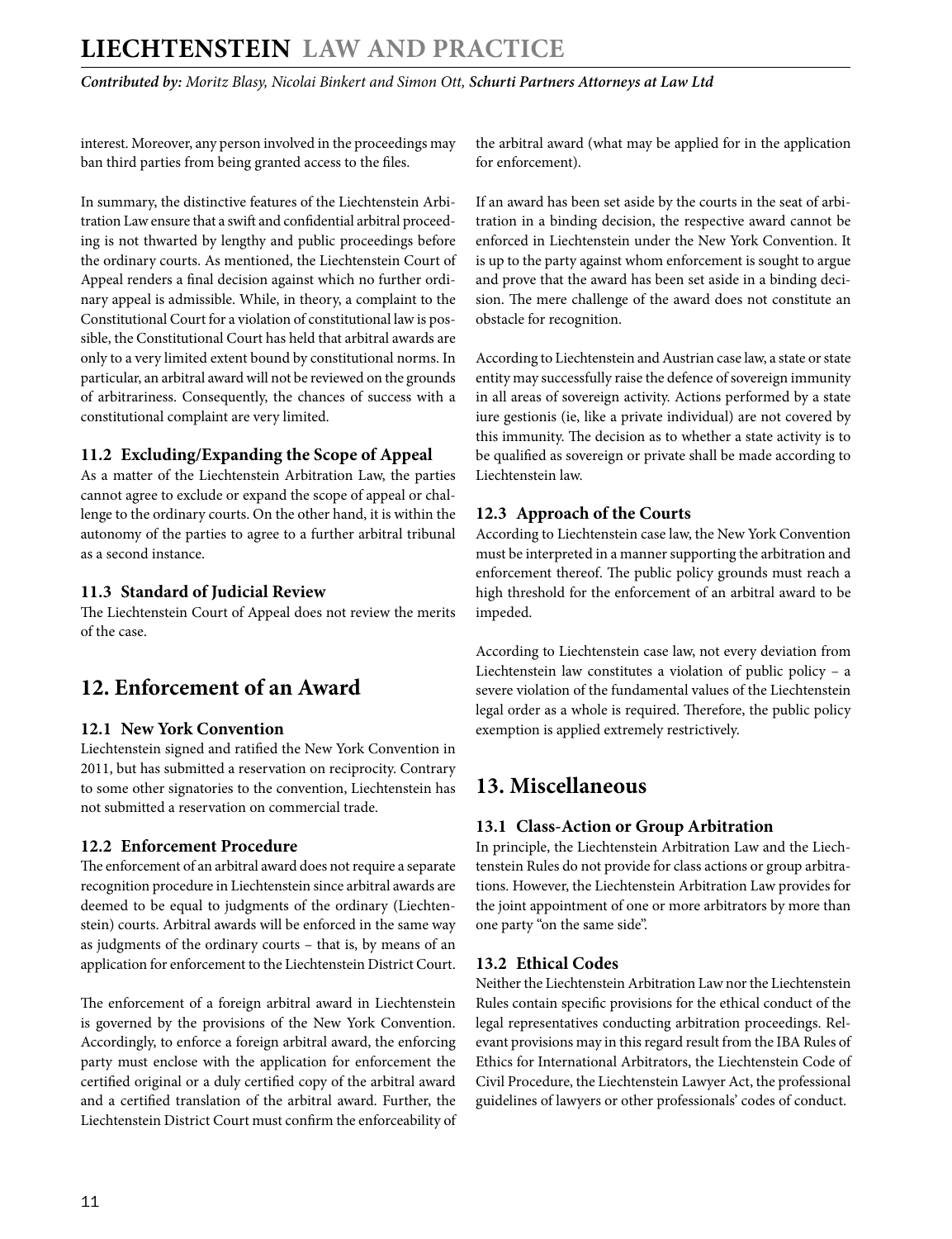#### <span id="page-11-0"></span>**13.3 Third-Party Funding**

There are no rules in Liechtenstein concerning litigation funding by third parties. Thus, third-party litigation funding is permitted and there are no particular restrictions.

#### **13.4 Consolidation**

Neither the Liechtenstein Arbitration Law nor the Liechtenstein Rules contain specific provisions on the consolidation of separate arbitral proceedings. As a consequence, a consolidation of separate arbitral proceedings is not permissible without the consent of all concerned parties.

#### **13.5 Third Parties**

According to Liechtenstein Arbitration Law, arbitration clauses in trust deeds or foundation statutes are valid and legally binding. For example, a beneficiary who wants to bring a claim for information against a foundation or a trustee is bound by an arbitration clause contained in the statutes/trust deed of the respective foundation/trust even though the respective beneficiary has never agreed to the arbitration clause.

Further, it has to be noted that Austrian case law has established that both single and universal legal successors, assignees of a claim or contract and beneficiaries of contracts for the benefit of a third party are bound by an arbitration agreement, even if they are non-signatories. It is likely that Liechtenstein courts would take a similar approach.

In principle, judgments of the ordinary courts are only binding on the parties to the proceedings.